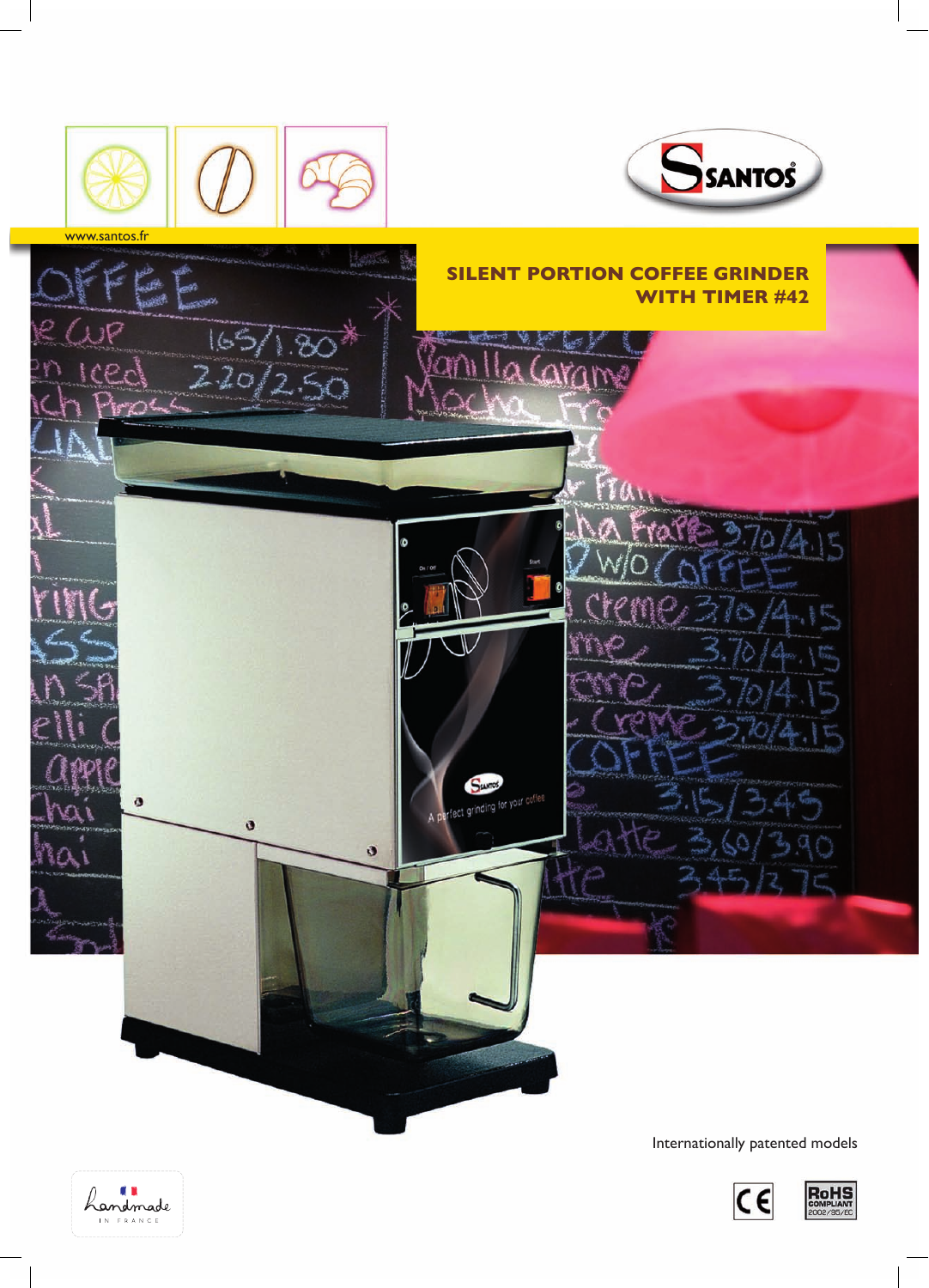

# **Silent portion coffee**

# **Portion coffee grinder with timer**

## **Sturdy and powerful coffee grinder with timer, delivered with a drawer.**

Easy to use and efficient, the coffee grinder #42 will give you a fresh grinding for your filter coffee. The amount of coffee distributed is set with a timer. Ideal for hotels, bars, institutions, coffee shops, cafeterias…



- **1.** 2kg (4.4 lbs) hopper
- **2.** Stainless steel body
- **3. Ø 63.5mm (2,5'') grinding discs : high resistance, long lasting Designed and manufactured by Santos for a high quality grinding**
- **4. Precision grinding, from very fine to coarse** Adjustment button located behind the front stainless steel plate
- **5. Adjustable rails** for all types of brew baskets or drawers
- **6. Timer** located in the back of the grinder Adjustable portion from 10 to 750g (0.3 to 27oz)
- **7.** Drawer 800g
- **8. Powerful asynchronous motor 5-year warranty**



**Output of the coffee grinder #42**

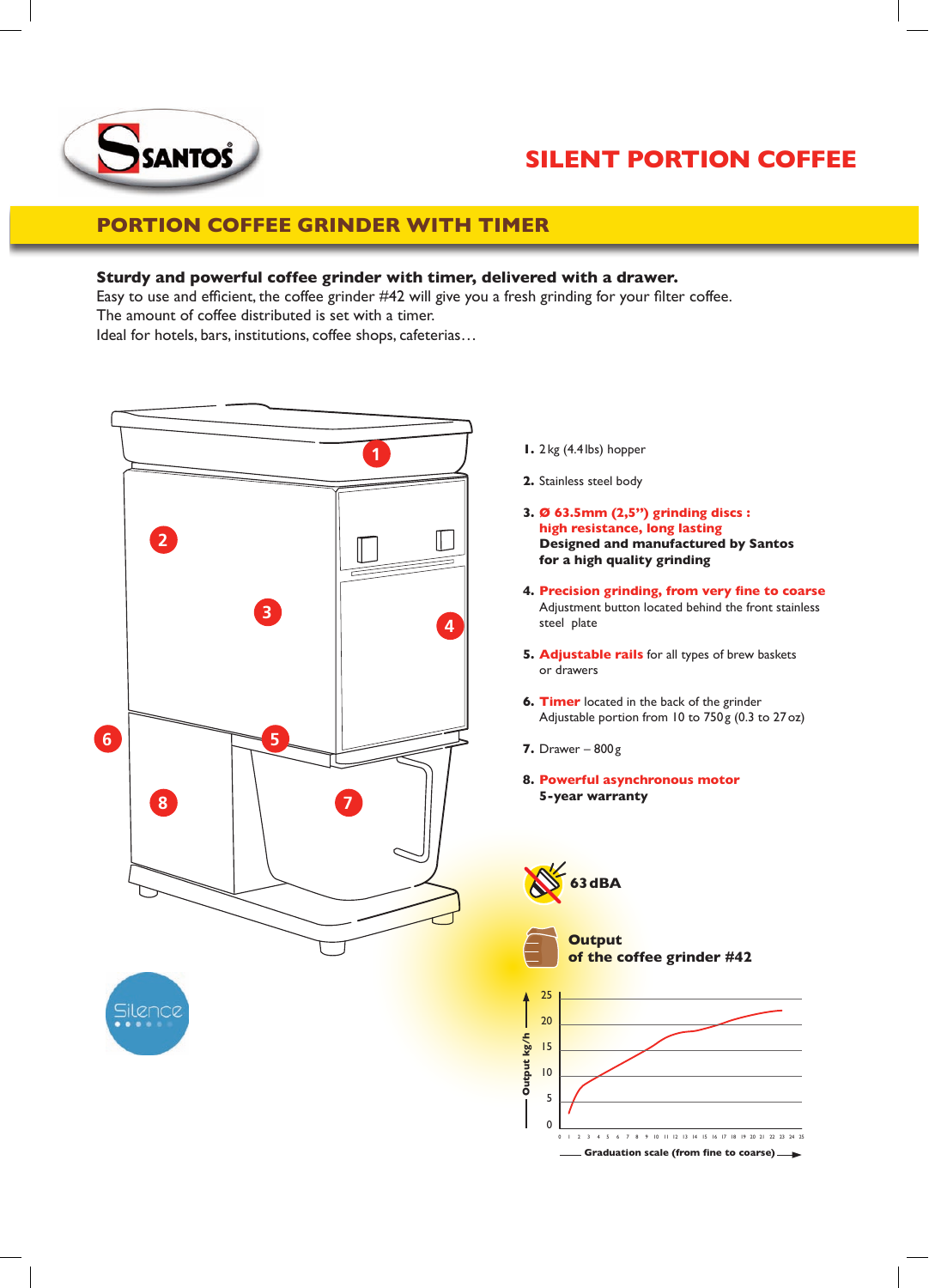# **Grinder with timer #42**



# **Coffee grinders : Santos Know-how**

#### www.santos.fr

### **Santos, 60 years experience**

- Since 1954, we manufacture our own grinding discs for better results
- Santos is the leader in ''Silent'' coffee grinders for 15 years
- Constant and fine grinding, constant portion dispensed
- No ''burn coffee'' effect while grinding, no electrostatic coffee phenomenon
- Easy to adjust (grinding and dosing) and to maintain (changing the grinding discs is very easy)

### **Technical specifications**



## **Motor**

Single phase: 100-120V – 50/60Hz – 650W – CE 220-240V – 50/60Hz – 600W – CE

Speed: 1500rpm/min (50Hz) 1800rpm/min (60Hz)



#### **Weight**

Net: 19 kg (42lbs) Shipping: 20.6 kg (45lbs)



**Appliance** W: 190mm (7.5'') D: 355mm (14'') H: 555mm (22'')



**shipping BOX** W: 270mm (11'') D: 520mm (20.5'') H: 650mm (25.5'')

#### **Safety, Standards, Hygiene**

### **In accordance with the following regulations**

Machinery directive 2006/42/EC Electromagnetic compatibility 2004/108/EC ''Low voltage'' Directive 2006/95/EC Regulation 1935/2004/EC (contact with food) RoHS directive 2002/95/EC

#### **Harmonized European Standards**

EN ISO 12100 - 1 and 2: 2004 EN 60204-1: 2006 CE European standards

**Thermal Safety**

Motor protected by internal thermal detector

#### **Acoustic Safety**

Very silent and powerful asynchronous motor

#### **Hygiene**

All removable parts can be put in a dishwasher or easily cleaned with hot soapy water.